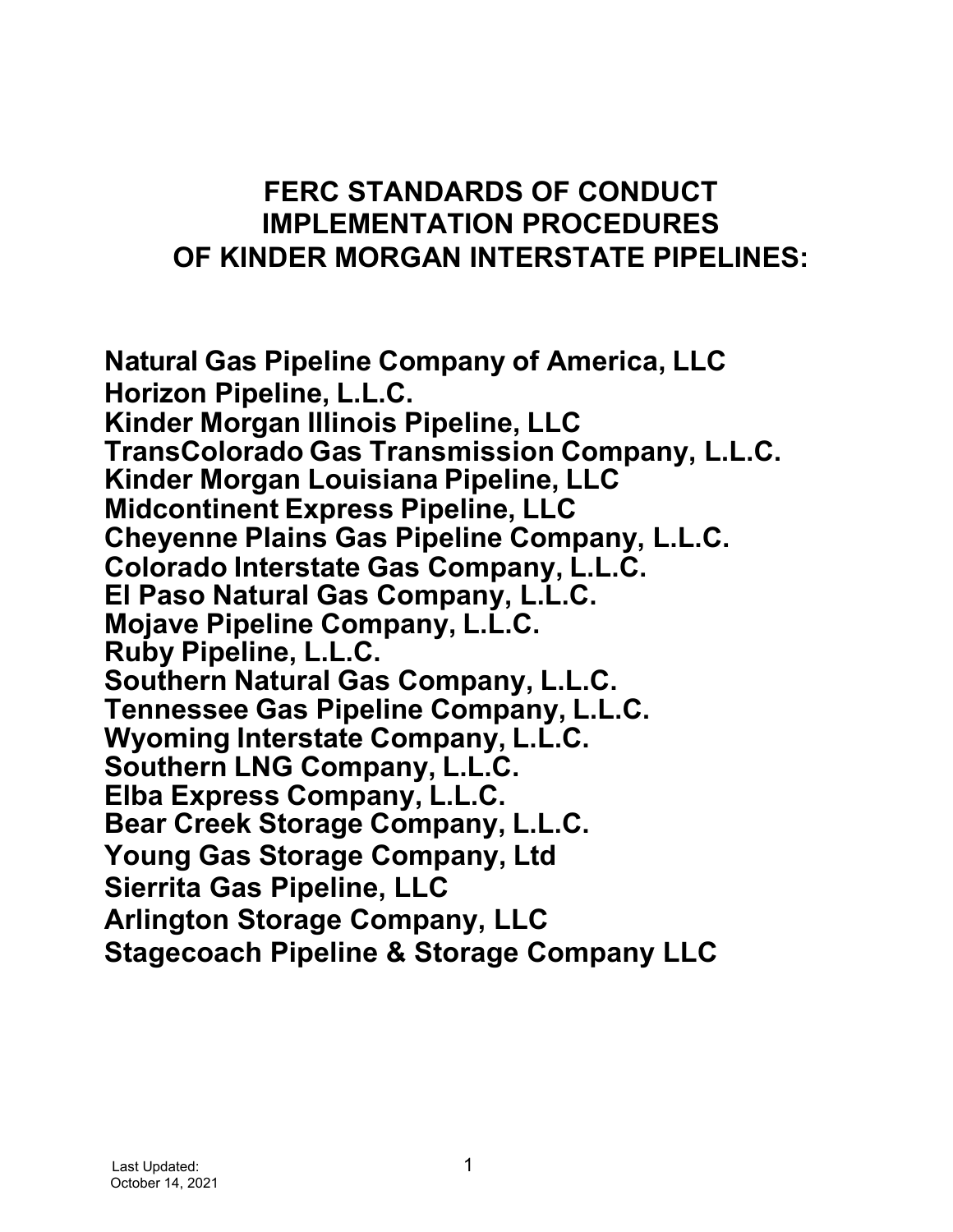# **WRITTEN PROCEDURES OF THE KINDER MORGAN INTERSTATE PIPELINES FOR IMPLEMENTING THE FERC STANDARDS OF CONDUCT**

Interstate natural gas transmission pipelines are required by 18 C.F.R. 358.7(d) to

post current written procedures for implementing the Standards of Conduct. This

document constitutes the written procedures (Compliance Procedures) currently in effect

for the Kinder Morgan Interstate Pipelines, which include the following interstate pipelines:

Natural Gas Pipeline Company of America LLC (Natural) Horizon Pipeline, L.L.C. Kinder Morgan Illinois Pipeline, LLC TransColorado Gas Transmission Company, L.L.C. Kinder Morgan Louisiana Pipeline, LLC Midcontinent Express Pipeline, LLC Cheyenne Plains Gas Pipeline Company, L.L.C. Colorado Interstate Gas Company, L.L.C. El Paso Natural Gas Company, L.L.C. Mojave Pipeline Company, L.L.C. Ruby Pipeline, L.L.C. Southern Natural Gas Company, L.L.C. Tennessee Gas Pipeline Company, L.L.C. Wyoming Interstate Company, L.L.C. Southern LNG Company, L.L.C. Elba Express Company, L.L.C. Bear Creek Storage Company, L.L.C. Young Gas Storage Company, Ltd Sierrita Gas Pipeline, LLC Arlington Storage Company, LLC Stagecoach Pipeline & Storage Company LLC

Each of these pipelines falls under the definition of Transmission Providers, as set forth in

Section 18 C.F.R. §358.3 (k). These Compliance Procedures will be updated on a timely

basis consistent with Part 358, to reflect relevant changes in applicable rules, procedures,

policies and circumstances.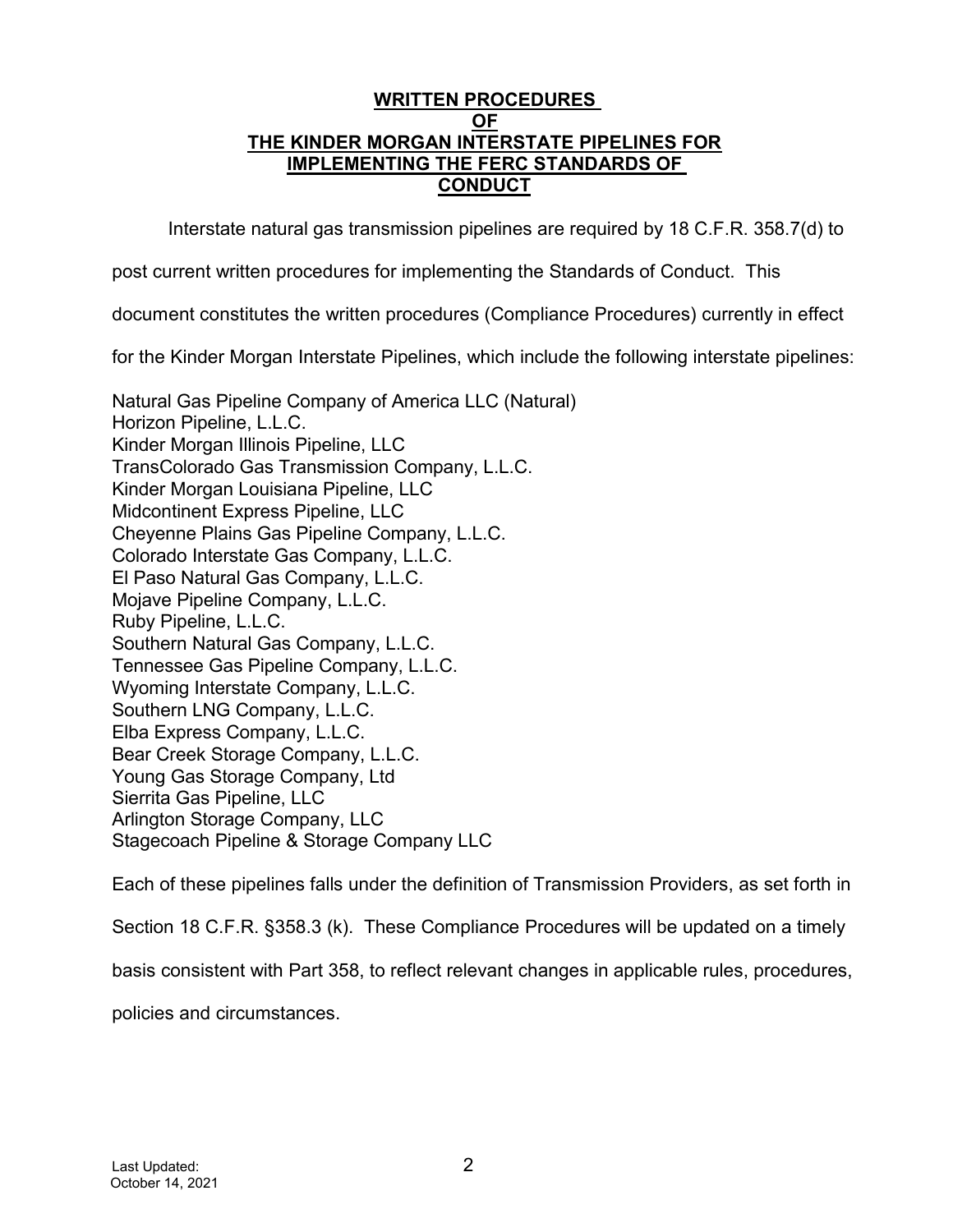#### **I. INTRODUCTION**

Any questions regarding these Compliance Procedures should be directed to the Chief Compliance Officer (CCO) of the Kinder Morgan Interstate Pipelines. The CCO's contact information is posted on the applicable Kinder Morgan Interstate Pipeline's website. This web site is located at http://pipeline.kindermorgan.com. The CCO's contact information can be accessed by selecting Interstate Pipelines, the pipeline, Informational Postings, Standards of Conduct, Chief Compliance Officer.

#### **II. GENERAL PRINCIPLES (358.2)**

The Standards of Conduct establish four general principles applicable to all Transmission Providers with Affiliates that employ Marketing Function Employees or "MFEs" (hereinafter referred to as "Marketing Affiliates"). Those principles are set out at 18 C.F.R. §358.2. The Kinder Morgan Interstate Pipelines have adopted these principles as corporate policy applicable to their operations and activities, as follows:

1. The Kinder Morgan Interstate Pipelines will treat all transmission customers, affiliated and non-affiliated, on a not unduly discriminatory basis, and will not make or grant any undue preference or advantage to any person or subject any person to any undue prejudice or disadvantage with respect to any transportation or wholesale sale of natural gas in interstate commerce.

2. The Transmission Function Employees of each of the Kinder Morgan Interstate Pipelines will function independently of Kinder Morgan's MFEs.

3. The Kinder Morgan Interstate Pipelines, including employees, contractors, consultants, and agents are prohibited from disclosing, or using a conduit to disclose, non-public transmission function information to any Kinder Morgan MFE.

4. The Kinder Morgan Interstate Pipelines will provide equal access to non-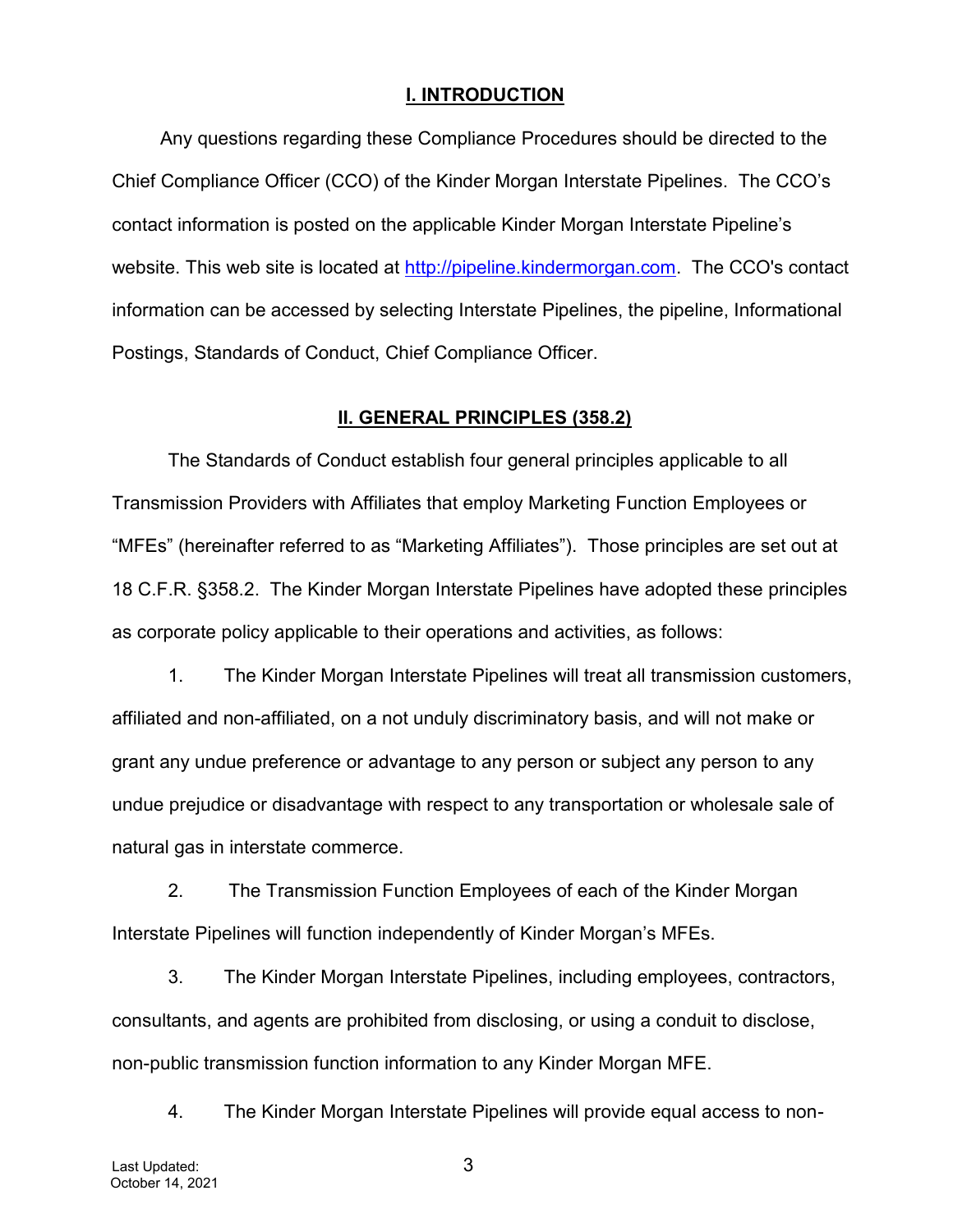public transmission function information to the respective pipeline's transmission function customers, affiliated and non-affiliated, except in the case of confidential customer information or Critical Energy Infrastructure Information.

#### **III. IDENTIFYING MARKETING AFFILIATES**

"Marketing function" is defined in the Standards of Conduct to mean a sale for resale (or the submission of offers to sell) in interstate commerce. Marketing function employees are employees who actively and personally engage in marketing functions on a day-to-day basis. The Standards of Conduct also provide for various exceptions to the definition of marketing function. *See* 18 C.F.R. §358.3(c).

### A. Kinder Morgan Marketing Affiliates

Kinder Morgan's MFEs work in the Midstream group of the Natural Gas Business Unit and perform marketing functions for the Texas intrastate pipelines and El Paso Marketing Company, LLC. For a Kinder Morgan Interstate Pipeline, an affiliated Kinder Morgan company is a Marketing Affiliate if that company: (i) employs or retains MFEs; and (ii) conducts transmission transactions on the Interstate Pipeline. The name and address of the Marketing Affiliates of the Kinder Morgan Interstate Pipelines can be found in the Informational Postings Section of each pipeline's internet website under the heading Standards of Conduct, subheading Affiliate Names and Addresses. New Marketing Affiliates and revisions to the current list of Marketing Affiliates will be posted within seven business days of the change. This web site is located at

http://pipeline.kindermorgan.com. The Affiliate Names and Addresses can be accessed by selecting Interstate Pipelines, the pipeline, Informational Postings, and then selecting Standards of Conduct, Affiliate Names and Addresses.

#### B. Investor-Owner Marketing Companies

Last Updated: 4 October 14, 2021 Certain non-Kinder Morgan companies are or may be Marketing Affiliates of the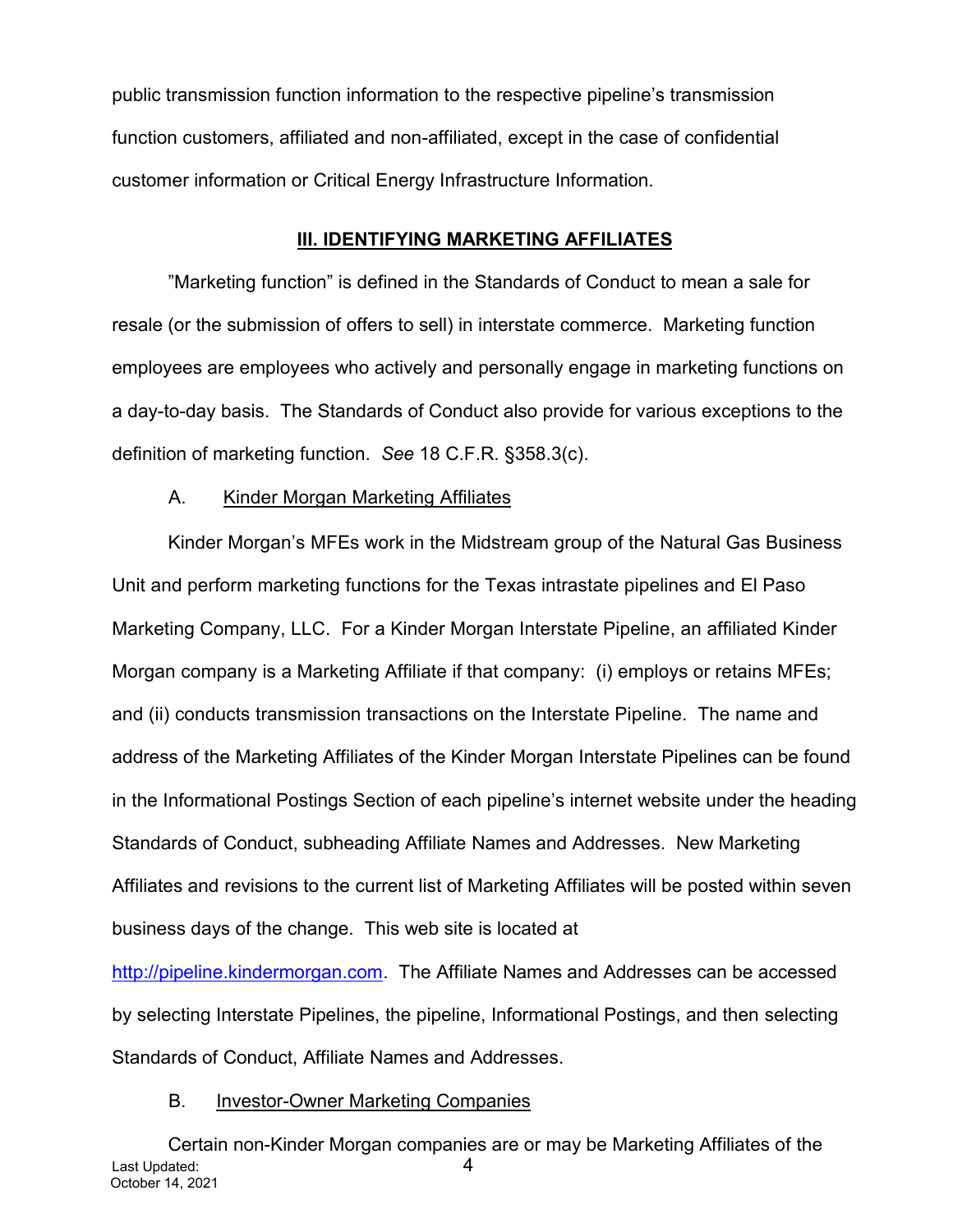Kinder Morgan Interstate Pipelines (as posted under the pipeline's list of Affiliate Names and Addresses) because of their relationship with an affiliate that exercises control over a Kinder Morgan Interstate Pipeline. If the investor owner owns a controlling interest in the marketing company, and such company employs or retains MFEs and conducts transmission transactions on a Kinder Morgan Interstate Pipeline, then it is a Marketing Affiliate. As Kinder Morgan, Inc. or investor owners acquire or divest of entities covered by the Standards of Conduct, the Kinder Morgan Interstate Pipelines will modify the list of Affiliate Names and Addresses posted on its web sites, accordingly.

### C. Interstate Pipeline Sales

The definition of marketing function in the Standards of Conducts specifically excludes the incidental purchase and sale of natural gas to operate interstate natural gas pipelines. 18 C.F.R. § 358.3(c)(2)(ii). The Kinder Morgan Interstate Pipelines do not employ or retain MFEs.

### **IV. NON DISCRIMINATION REQUIREMENTS (358.4)**

#### A. Tariff Administration

The Kinder Morgan Interstate Pipelines have adopted and implemented the following policy and procedure with respect to administration of the respective Kinder Morgan Interstate Pipeline's tariff.

(1) The Kinder Morgan Interstate Pipelines strictly enforce all tariff provisions relating to the sale or purchase of open access transmission service, if these tariff provisions do not permit the use of discretion.

Last Updated: 5 October 14, 2021 (2) The Kinder Morgan Interstate Pipelines apply all tariff provisions relating to the sale or purchase of open access transmission service in a fair and impartial manner that treats all transmission customers in a non-discriminatory manner, if these tariff provisions permit the use of discretion. Any such exercise of discretion shall be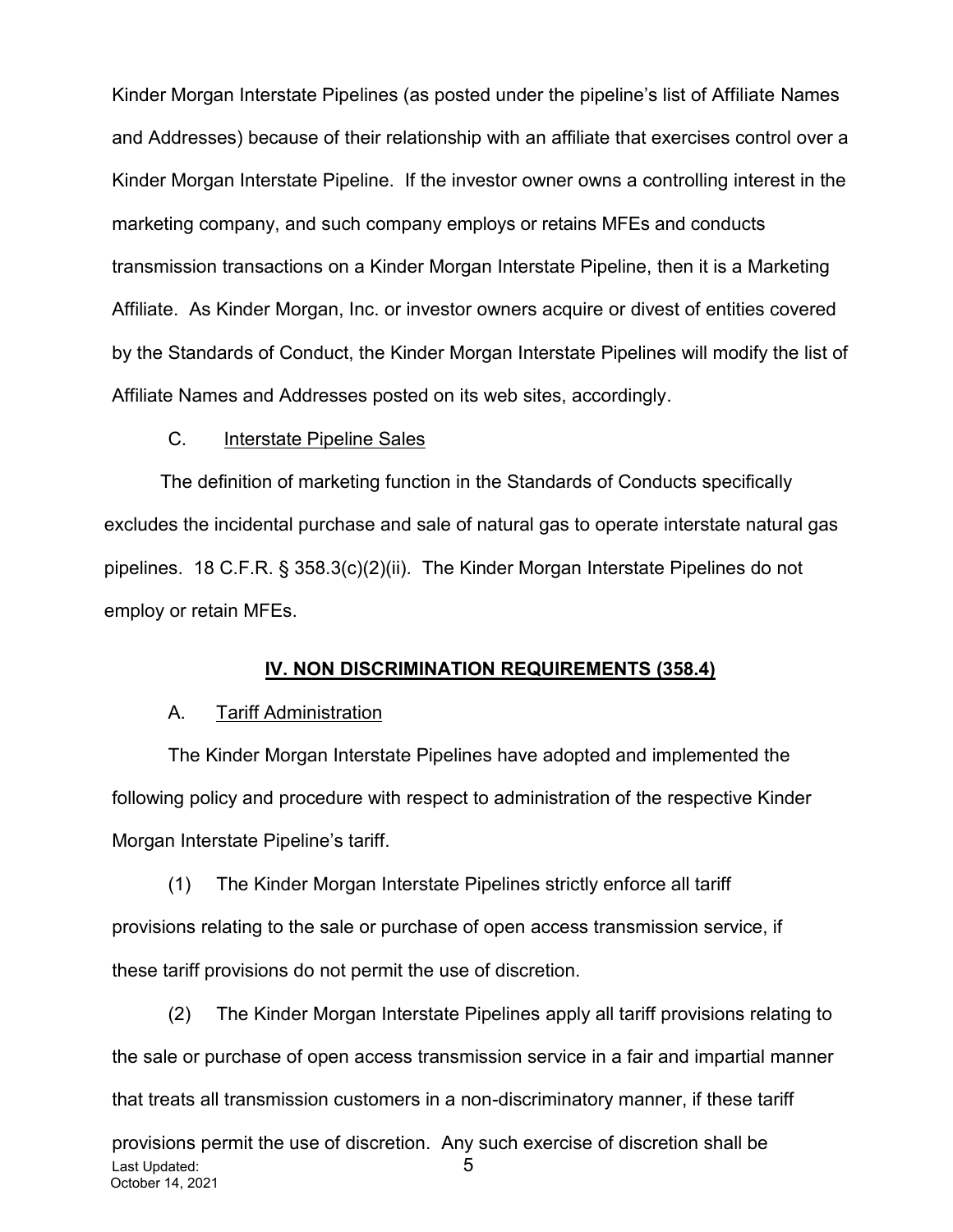determined on a case-by-case basis, under the supervision of the manager or director for the relevant business area.

(3) The Kinder Morgan Interstate Pipelines do not, through tariffs or otherwise, give any undue preference to any person in matters relating to the sale or purchase of transmission service (including, but not limited to, issues of price, curtailments, scheduling, priority, ancillary services, or balancing).

(4) The Kinder Morgan Interstate Pipelines process all similar requests for transmission in the same manner and within the same period of time.

#### **V. INDEPENDENT FUNCTIONING (358.5)**

Under the Standards of Conduct, a Transmission Provider's TFEs must function independently of its MFEs. *See* 18 C.F.R. §358.5. The Kinder Morgan Interstate Pipelines have adopted and implemented procedures and policies, including those involving separation of employees and workspaces and restricted access to files and databases, in compliance with this requirement.

#### A. General Requirements

The Kinder Morgan Interstate Pipelines have identified the TFEs of each of its pipelines as well as the MFEs supporting the respective pipeline's Marketing Affiliates in light of Order No. 717, and have determined that each pipeline's TFEs function independently of the MFEs of the respective pipeline's marketing affiliates. In addition, TFEs do not share facilities or equipment with any MFEs of the respective pipeline's marketing affiliates, as further discussed in Section B hereof. The job titles and job descriptions of the TFEs of the Kinder Morgan Interstate Pipelines are posted on each pipeline's internet website. This web site is located at http://pipeline.kindermorgan.com. The Job Titles & Descriptions can be accessed by selecting Interstate Pipelines, the pipeline, Informational Postings, and then selecting Standards of Conduct, Job Titles &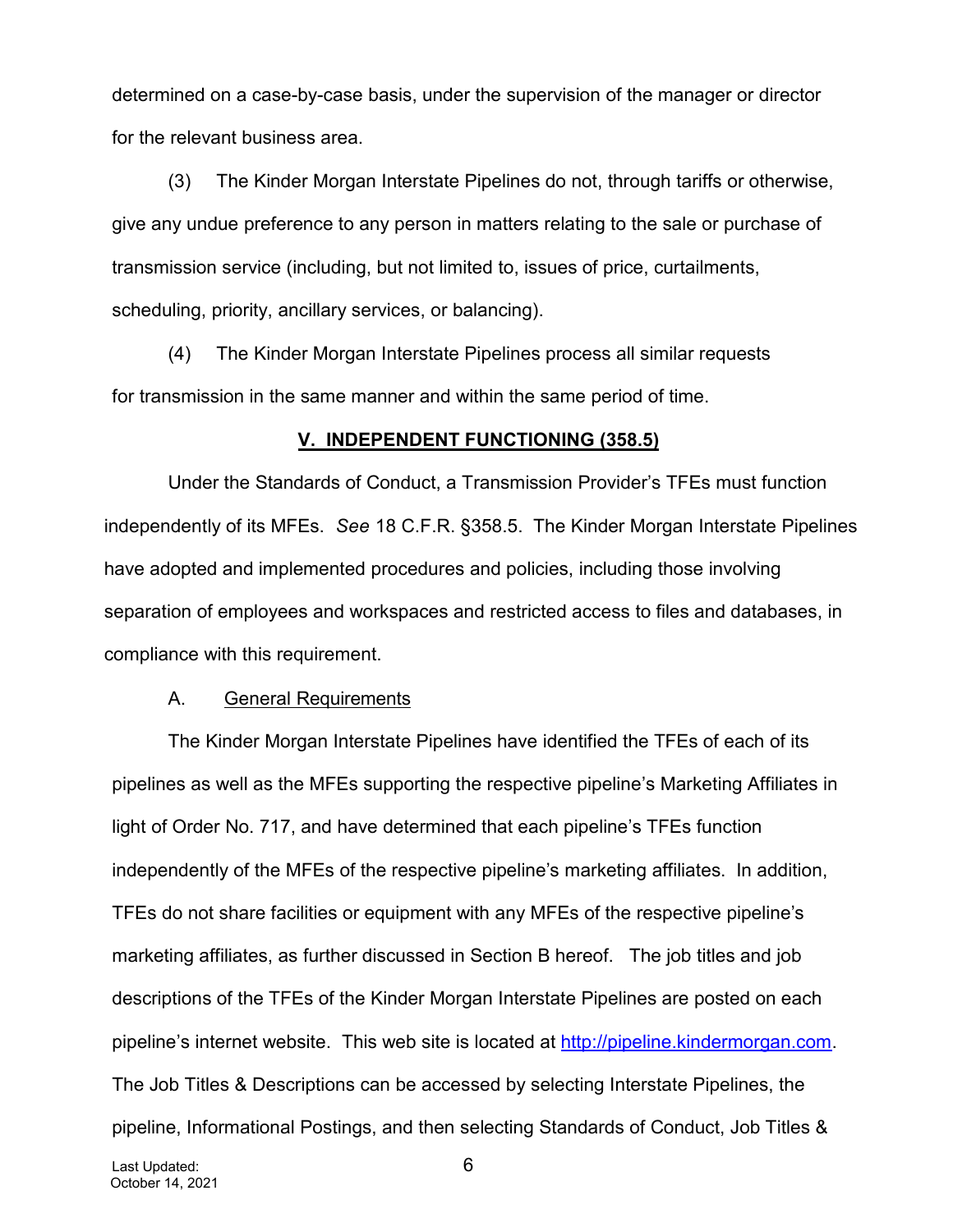Descriptions.

# B. Separation of Functions

The Kinder Morgan Interstate Pipelines will not permit any MFEs supporting its Marketing Affiliates to:

- (i) Conduct transmission functions; and
- (ii) Have access to the system control center or similar facilities used for transmission operations that differs in any way from the access available to other transmission customers.

In addition, the Kinder Morgan Interstate Pipelines will not permit any TFEs to conduct marketing functions for its Marketing Affiliates.

(1) Exclusion for Certain Information Exchanges

Notwithstanding the requirements in 18 C.F.R. §358.5 (a) and 358.6, the TFEs of the Kinder Morgan Interstate Pipelines and MFEs of the respective pipeline's Marketing Affiliates may exchange information pertaining to compliance with Reliability Standards approved by the Commission, and information necessary to maintain or restore operation of the transmission system. The Kinder Morgan Interstate Pipelines will make and retain a contemporaneous record of all such exchanges, except in emergency situations, in which case the record will be made of the exchange as soon as practicable after the fact. The Chief Compliance Officer of the respective Kinder Morgan Interstate Pipeline, or his or her designee, shall be responsible for creating and maintaining the record(s). Such records shall be retained for a period of five (5) years.

# (2) Policy on Employee and Facility Separation

In order to assure that the TFEs of the Kinder Morgan Interstate Pipelines function independently of the MFEs of its Marketing Affiliates, the Kinder Morgan Interstate Pipelines have implemented the following procedures to carry out the separation of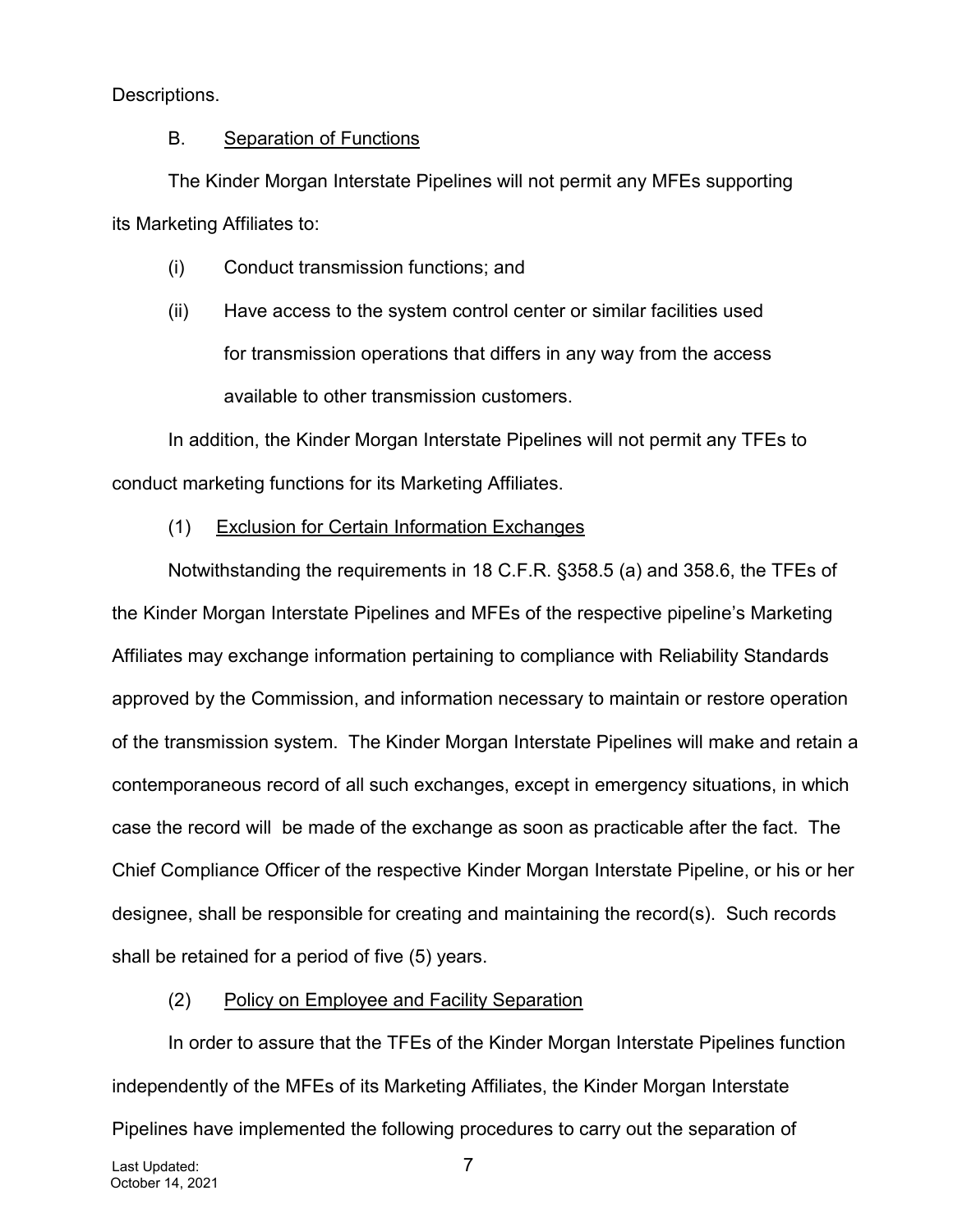covered employees and employee workspaces and govern the location of employees.

(a) If any TFE of a Kinder Morgan Interstate Pipeline is in the same building as any officer, director or employee of its respective Marketing Affiliate(s), then the TFEs and the MFEs of the Marketing Affiliate are either on different floors, with access to the floors with Transmission function employees restricted by key cards or locks. If a TFE of a Kinder Morgan Interstate Pipeline and a MFE of its Marketing Affiliate(s) are on the same floor in any building, there is a physical barrier comprised of walls and doors to separate the workspaces of the two employee groups, with access to the TFEs of a Kinder Morgan Interstate Pipeline limited through the use of key cards or locks. Limitations on access are posted clearly and prominently on signs located at entrances to any facility at which any TFE of the Kinder Morgan Interstate Pipeline is located. MFEs may not be officed on the same floor as any system control center or similar facility used for transmission operations or reliability functions of any Kinder Morgan Interstate Pipeline.

(b) In the event that TFEs of a Kinder Morgan Interstate Pipeline or any MFEs of its Marketing Affiliates are to be relocated off their floor, plans for such relocations shall be prepared by the Facilities Management department and reviewed by the Chief Compliance Officer or his/her designee for consistency with these Compliance Procedures.

(c) The Facilities Management department maintains floor plans and updates such floor plans as changes occur. The floor plans show the location of employee groups, and specifically the location of TFEs and MFEs of a Marketing Affiliate. The Human Resources department maintains a list of each employee in each location. Such floor plans and revisions to floor plans shall be reviewed by the Chief Compliance Officer or his/her designee jointly with the Facilities Management and Human Resources departments for consistency with this policy. All floor plans will be retained for three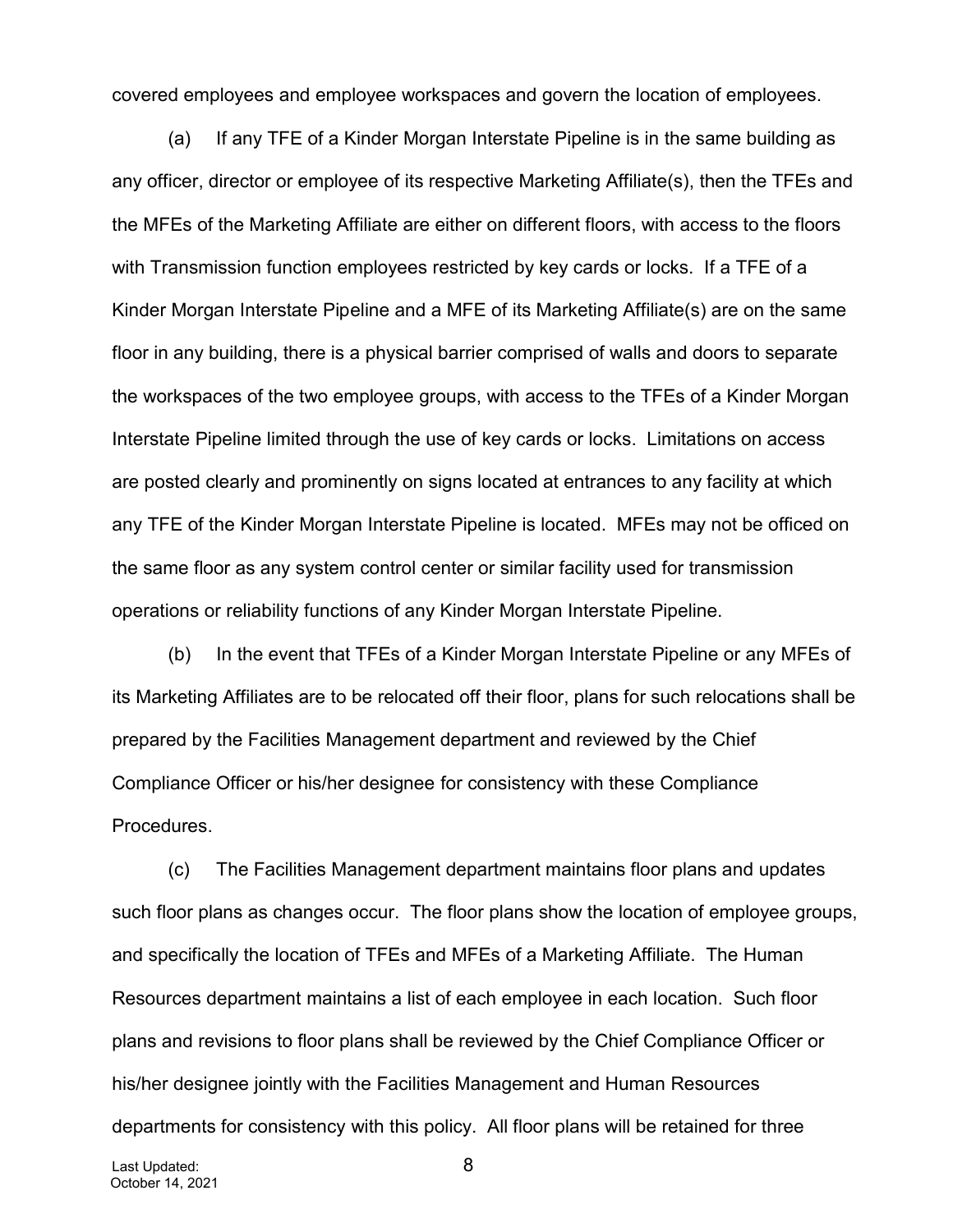years.

(d) All meetings between TFEs of a Kinder Morgan Interstate Pipeline and MFEs of any of Kinder Morgan Interstate Pipeline's Marketing Affiliates will be scheduled at a location outside the regular work spaces of such pipeline's TFEs.

#### (3) Access to Facilities

MFES of the Kinder Morgan Interstate Pipeline's Marketing Affiliates do not have access: (a) to the respective Kinder Morgan Interstate Pipeline's facilities used to conduct transmission operations or reliability functions; or (b) to the system control center or similar facilities used for transmission operations or reliability functions.

#### **VI. NO CONDUIT RULE – 358.6**

Under 18 C.F.R. §358.6, The Kinder Morgan Interstate Pipelines are prohibited from using anyone as a conduit for the disclosure of non-public transmission function information to the MFEs of its Marketing Affiliates. The prohibition on disclosure of nonpublic transmission information to MFES of its Marketing Affiliates extends to employees, contractors, or agents of the respective Kinder Morgan Interstate Pipeline. To ensure compliance with this Standard, the Kinder Morgan Interstate Pipelines require that individuals subject to the No Conduit Rule provide certification of their training electronically or in writing. These individuals include all employees in any support role who do work for a Kinder Morgan Interstate Pipeline and any of its Marketing Affiliates and all employees who are likely to become privy to non-public transmission information, including shared senior management personnel (officers and directors), and including non-MFEs of any Marketing Affiliates.

This also includes any contractors or agents of the respective Kinder Morgan Interstate Pipeline who are likely to become privy to non-public transmission function

Last Updated: 9 October 14, 2021 information. An explanation of the No Conduit rule is included in the training materials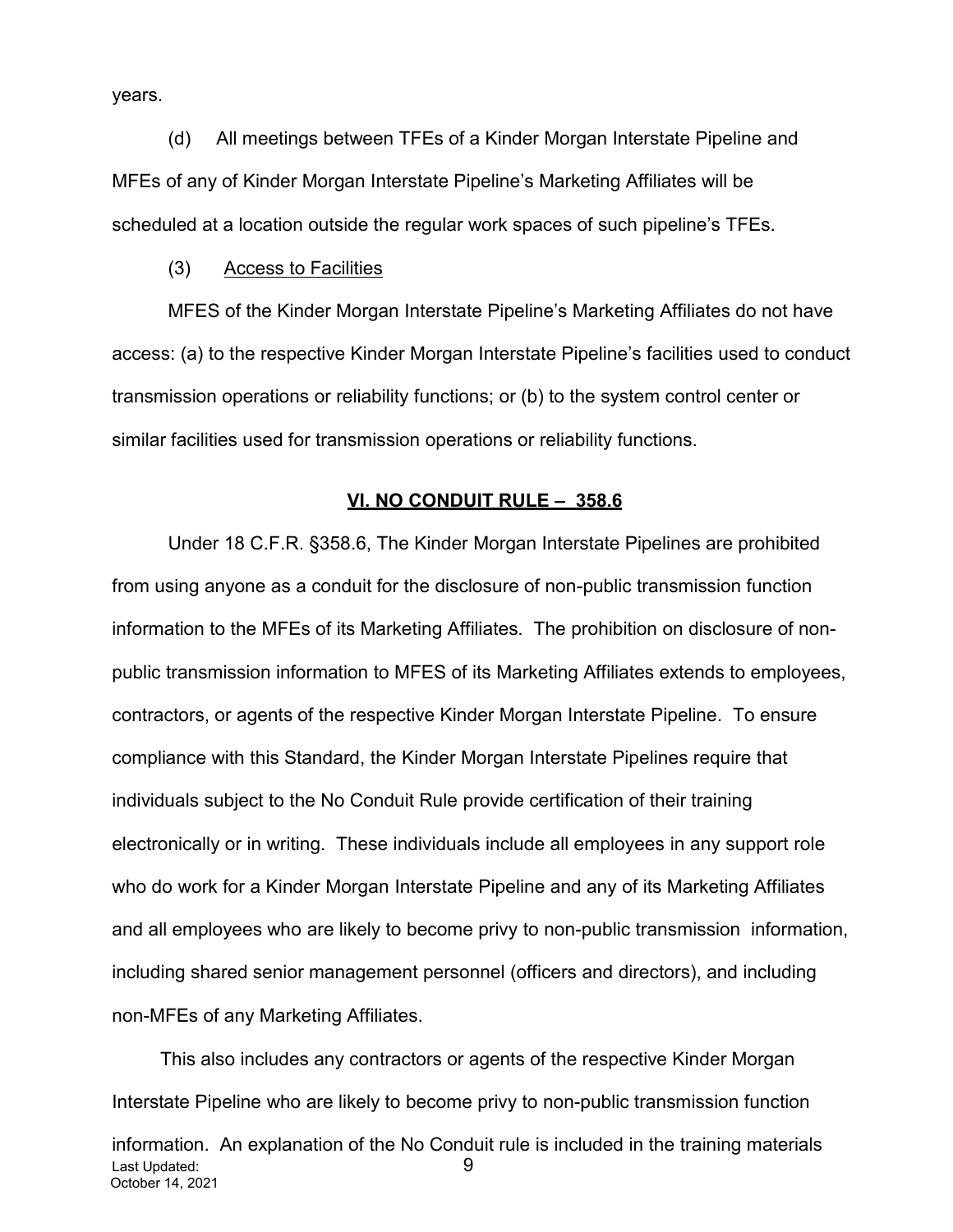distributed electronically to each such employee. Compliance with this requirement is monitored electronically and a record of certification is maintained for all relevant employees. If any employee fails to certify in accordance with the training requirements, the Chief Compliance Officer or his/her designee follows up to rectify the omission. The Human Resources department is responsible for administering this requirement, in conjunction with the Chief Compliance Officer or his/her designee. Failure to complete the required training could result in disciplinary action.

#### A. Information Access

#### (1) Access to Files

Employees of the respective Kinder Morgan Interstate Pipeline's Marketing Affiliates do not have access to any non-public files or records of such interstate pipeline. To ensure compliance with this policy, access to physical files of the Kinder Morgan Interstate Pipelines is limited to authorized pipeline employees or support employees who have responsibilities on behalf of interstate gas transmission pipelines. This procedure precludes access to interstate gas transmission pipeline files by employees of the respective Kinder Morgan Interstate Pipeline's Marketing Affiliates. Any personnel who may have access to such files are subject to the "No Conduit" procedure as discussed herein.

#### (2) Limitations on Computer Access

Last Updated: 10 October 14, 2021 The Standards of Conduct require that the Kinder Morgan Interstate Pipelines must restrict access by MFEs of its Marketing Affiliates to non-public transmission function information and transmission customer information, and not disclose such information to MFEs of the respective Kinder Morgan Interstate Pipeline's Marketing Affiliates. The Kinder Morgan Interstate Pipelines have implemented the following procedures restricting computer access: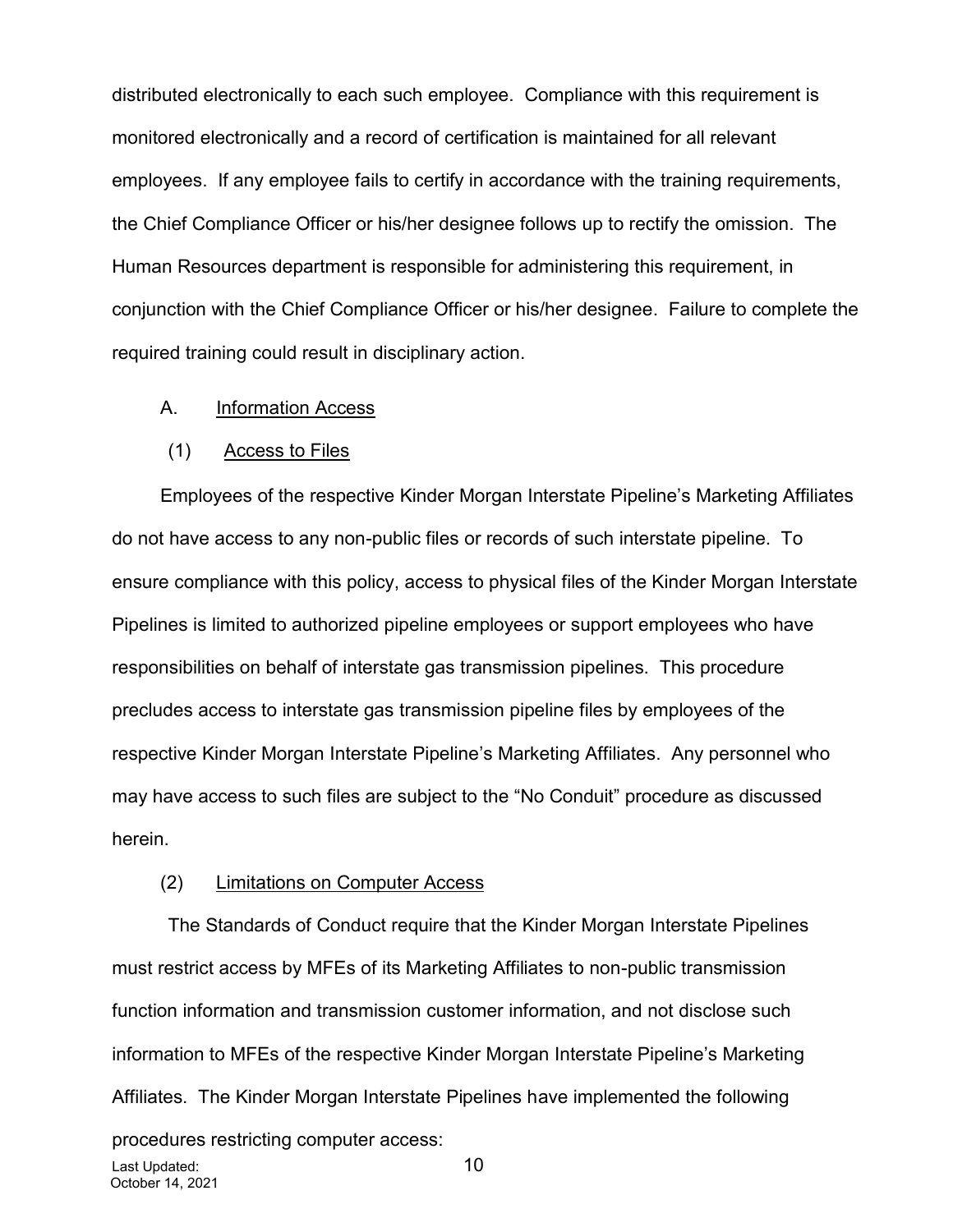(a) MFEs of the respective Kinder Morgan interstate Pipeline's Marketing Affiliates do not have access to any non-public transmission or transmission customer information of such pipeline.

(b) This procedure for restricting access involves creating logical separation protocols to block access by MFEs of the respective Kinder Morgan Interstate Pipeline's Marketing Affiliates to non-public transmission information and transmission customer information. Access to computer network facilities is controlled at several levels, including: the company level, the departmental level, the work group level, and the individual level. Access is limited to individuals who have been approved for, and granted access privileges to, the company's computer network facilities, and to each particular type of data. Logon ID and password verification is required to log on to the company network. Standard licensed software is installed to enforce this requirement. Databases and servers are also secured via the use of NT, UNIX, database and application security. Access to these resources is restricted, consistent with paragraph (1) above.

(c) Each Kinder Morgan Interstate Pipeline has a security administrator who is responsible for reviewing all requests for access and for application of security with respect to its Interactive Website system. The Interactive Website systems used by the Kinder Morgan Interstate Pipelines are used for accumulating, accessing and displaying shipper information, both internally and externally. Access to these systems will not be permitted unless the individual requesting access has work responsibility which warrants such access. The security administrator or the Information Technology department has corresponding responsibility as to other data systems used internally by the Kinder Morgan Interstate Pipelines.

Last Updated: 11 October 14, 2021 (d) The Security Administrator or the Information Technology department, as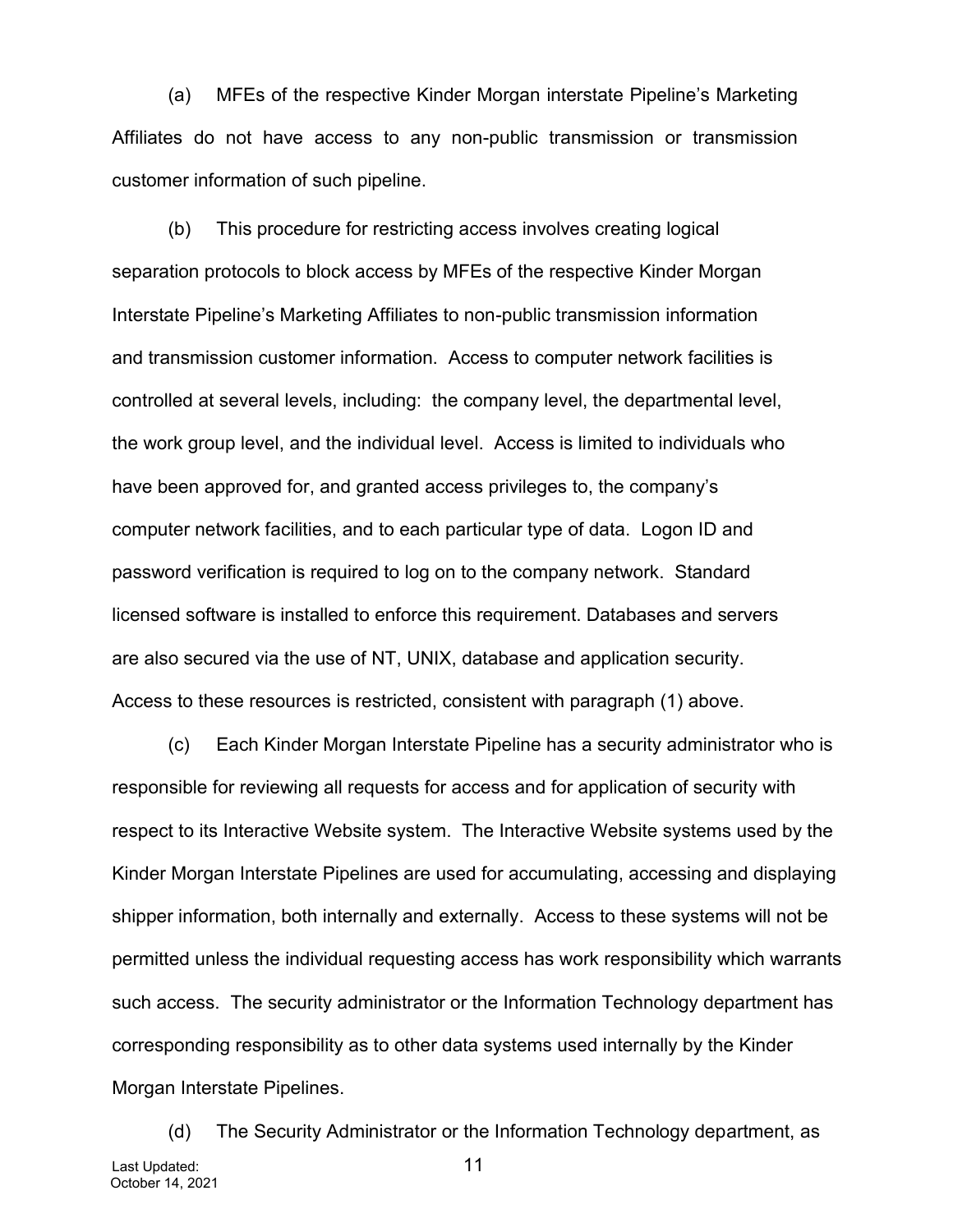applicable, consults with the Chief Compliance Officer or his/her designee upon the receipt of a request from an employee for access to non-public transmission or transmission customer information in any existing database. Marketing function employees will not be granted access to the respective Kinder Morgan Interstate Pipeline's non-public transmission or transmission customer information.

(e) The Security Administrator or the Information Technology department, as applicable, will be notified in the event a new database is created or an existing database is modified. Prior to granting any person access to non-public transmission or transmission customer information in the new or modified database, the Security Administrator or the Information Technology department, as applicable, will consult with the Chief Compliance Officer or his/her designee.

#### **VII. TRANSPARENCY REQUIREMENTS - (358.7)**

#### A. Contemporaneous Disclosure Requirements

The Kinder Morgan Interstate Pipelines maintain protections to ensure that the MFES of its Marketing Affiliates do not have access to any non- affiliated shipper information or transportation information that has not been contemporaneously disclosed to all transmission customers of the respective Kinder Morgan Interstate Pipeline, under the requirements of 18 C.F.R. §358.7.

If a Kinder Morgan Interstate Pipeline discloses non-public transmission information, in a manner contrary to the requirements of Section 358.6, the respective Kinder Morgan Interstate Pipeline must immediately post the information that was disclosed on its internet website. To the extent a Kinder Morgan Interstate Pipeline provides non-public transmission information to a MFE of its Marketing Affiliates, the respective Kinder Morgan Interstate Pipeline will contemporaneously provide such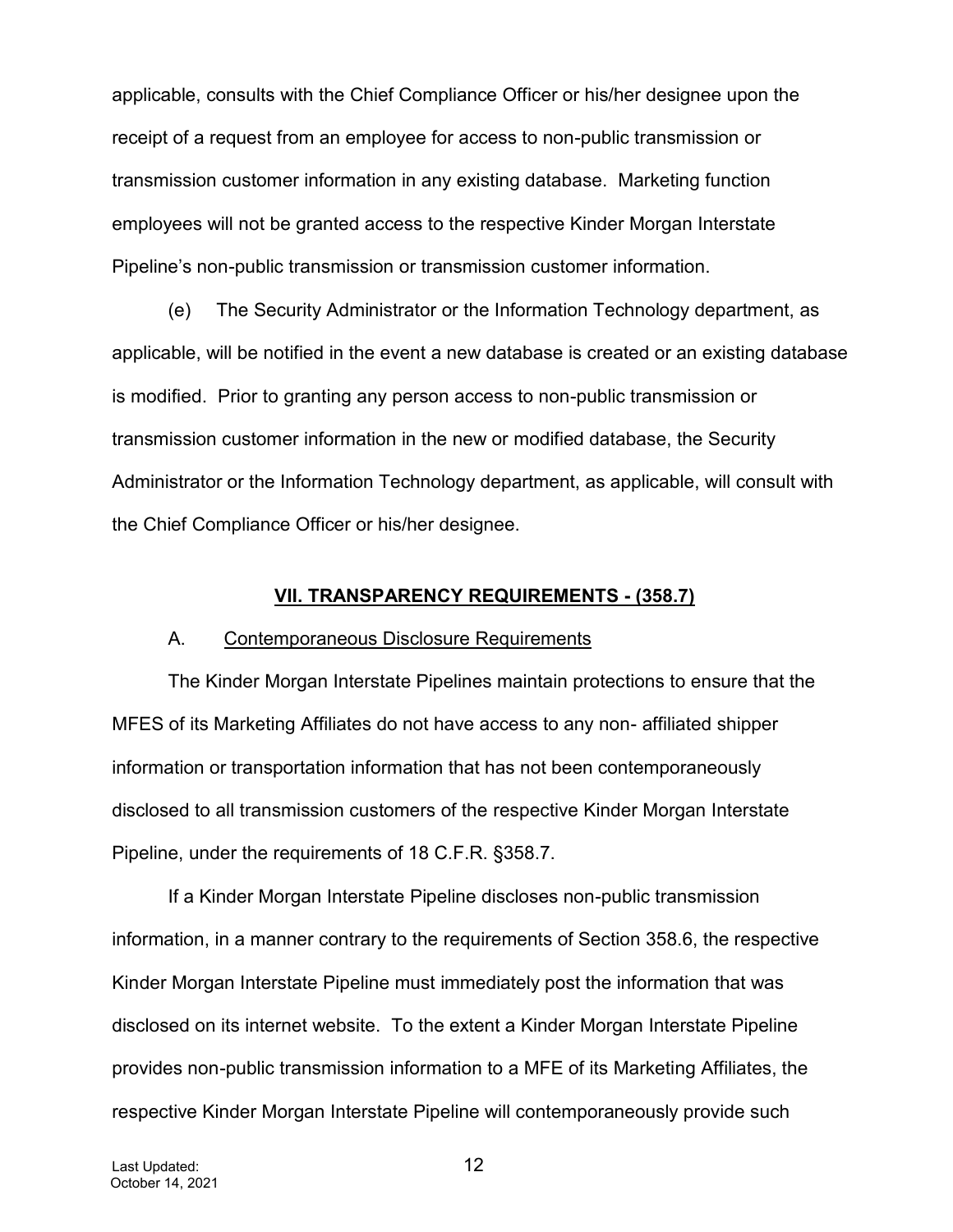information to all customers, whether affiliated or unaffiliated, via its internet website.

If a Kinder Morgan Interstate Pipeline discloses, in a manner contrary to the requirements of Section 358.6, non-public transmission customer information, critical energy infrastructure information (CEII), or any other information that the Commission by law has determined to be subject to limited dissemination, the respective Kinder Morgan Interstate Pipeline will post notice on its internet website that the information was disclosed.

If an employee discloses information, or believes information had been disclosed by anyone else, in a manner contrary to the requirements of Section 358.6, the employee must immediately notify his or her supervisor and/or the Chief Compliance Officer so the appropriate posting can be made. Any posting made to remedy a prohibited disclosure will be made on the Information Disclosure page of the Interstate Pipeline's internet web site, which is located at http://pipeline.kindermorgan.com. Information Disclosures can be accessed by selecting Interstate Pipelines, the pipeline, Informational Postings, and then selecting Standards of Conduct, Information Disclosure.

#### B. Exclusion for Specific Transaction Information

TFEs of the respective Kinder Morgan Interstate Pipeline may discuss with MFEs of its Marketing Affiliates specific requests for transmission service submitted by a MFE, including potential interconnects with or expansions for any such Marketing Affiliates. Such transaction specific information is not required to be contemporaneously disclosed on the respective Kinder Morgan Interstate Pipeline's internet web site. In addition, TFEs are permitted to share information with Marketing function employees of its Marketing Affiliates as necessary to maintain the operations of the transmission system, as further discussed in Section V.B(1) hereof.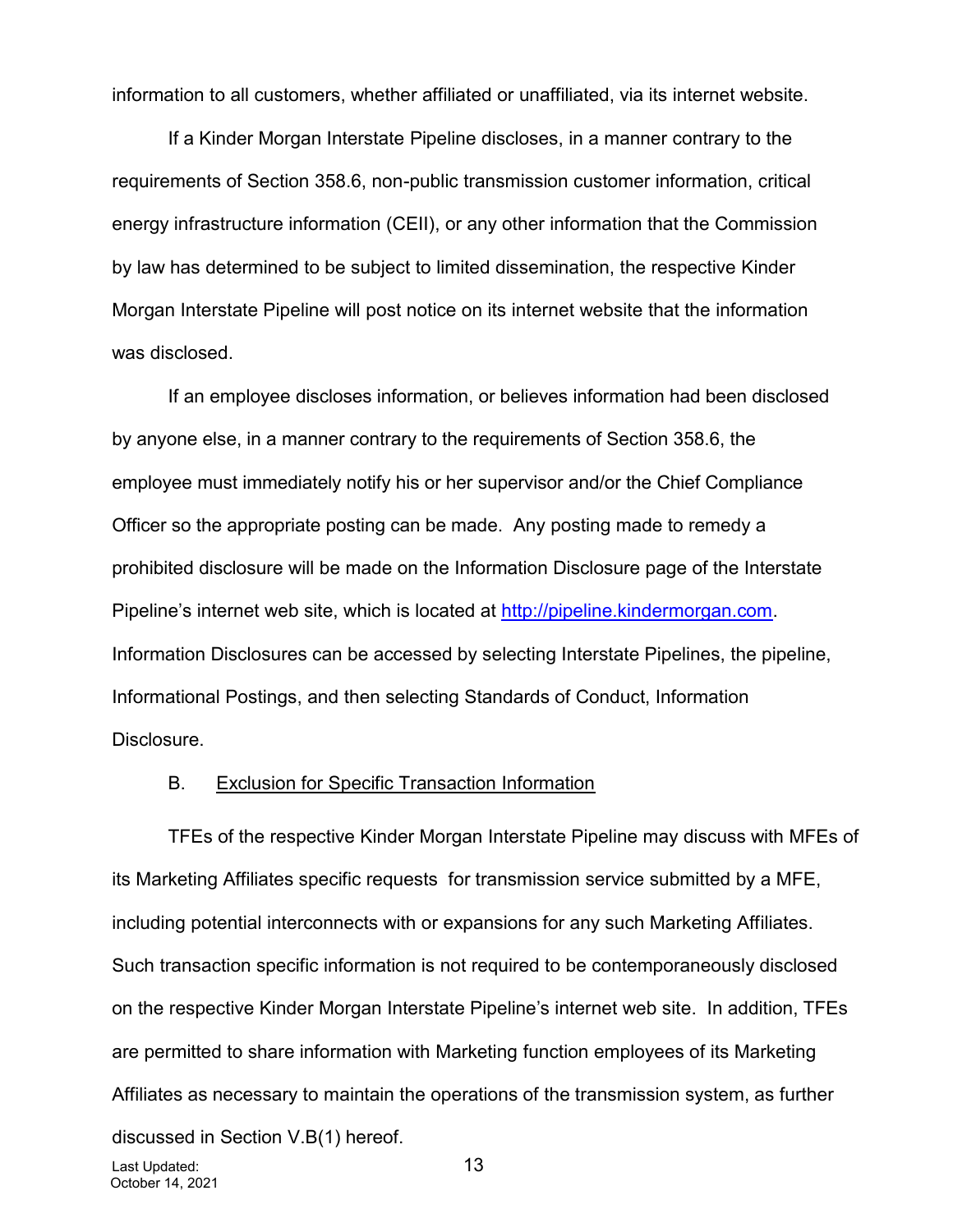## C. Voluntary Consent Provision

A non-affiliated transmission customer may voluntarily consent, in writing, to allow the respective Kinder Morgan Interstate Pipeline to share the customer's own non-public information with the respective Kinder Morgan Interstate Pipeline's MFEs. If the transmission customer authorizes such disclosure, the respective Kinder Morgan Interstate Pipeline will post a notice on its internet website of that consent, under the heading Standards of Conduct, Subheading – Voluntary Consent, together with a statement that it did not grant any preference, either operational or rate related in exchange for that consent. This web site is located at the following link: http://pipeline.kindermorgan.com. Voluntary Consents can be accessed by selecting Interstate Pipelines, the pipeline, Informational Postings, and then selecting Standards of Conduct, Voluntary Consent.

### D. Written Procedures

The Kinder Morgan Interstate Pipelines have posted the current written procedures implementing the Standards of Conduct on the Informational Postings section of their internet websites.

### E. Affiliate Information

The Kinder Morgan Interstate Pipelines have posted the following information on the Informational Postings portion of their internet websites:

(1) The names and addresses of the respective Kinder Morgan Interstate Pipeline's Marketing Affiliates.

(2) A complete list of the employee-staffed facilities shared by the respective Kinder Morgan Interstate Pipeline TFEs and MFEs.

(3) Potential merger partners as affiliates that may employ or retain MFEs, within seven days after the potential merger is announced.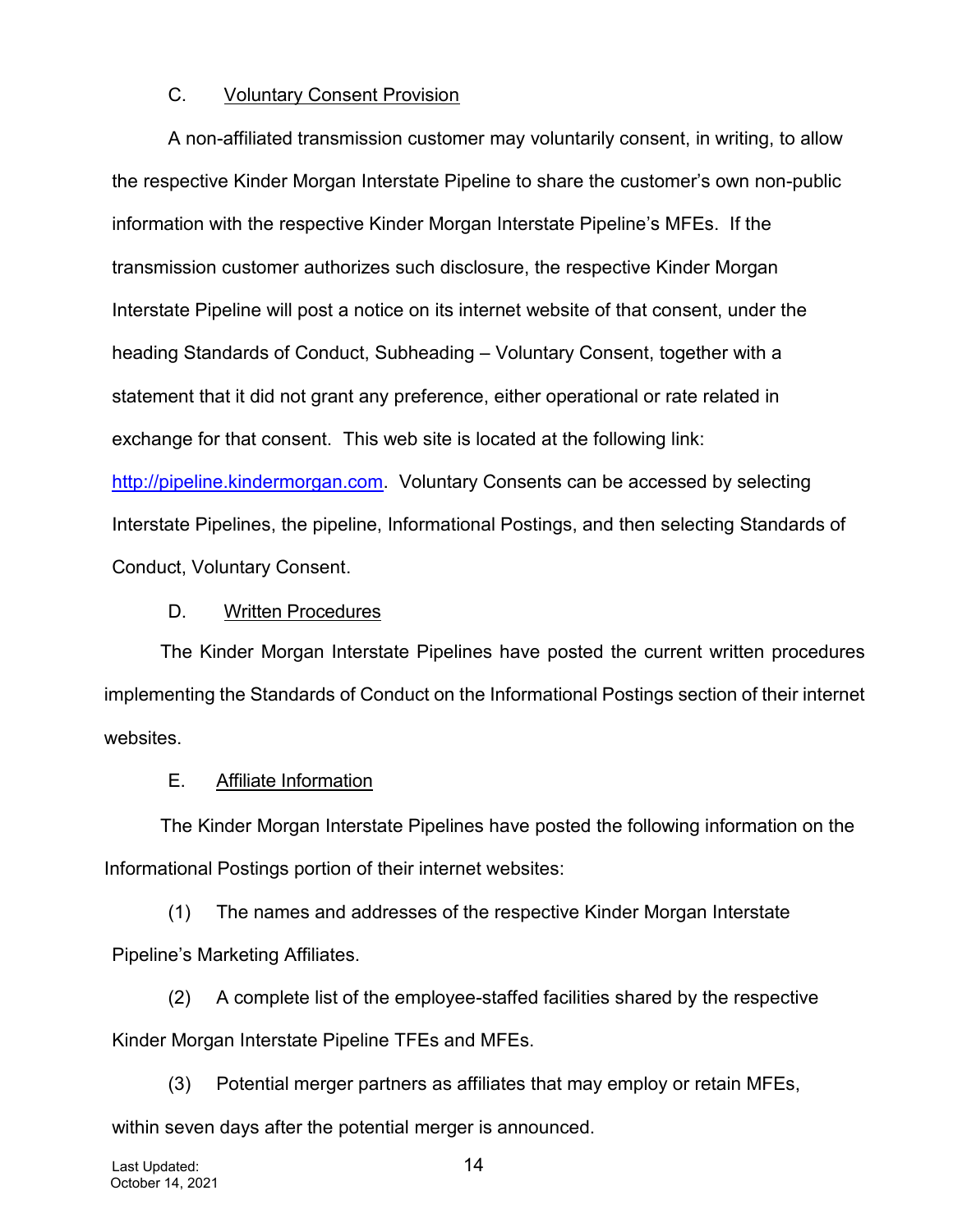# F. Employee Information

# (1) Job Titles & Descriptions of its TFEs.

Job titles and job descriptions of TFEs must be posted on the respective Kinder Morgan Interstate Pipeline's Internet website. The Chief Compliance Officer or his/her designee should be notified of any changes in TFEs job titles or descriptions. The posted listings of Job Titles and Descriptions are periodically reviewed to ensure they are accurate. Contractors are included, where applicable, and receive the FERC Standards of Conduct training.

# (2) Employee Transfers.

Any transfer of a TFE to a position as a MFE, or any transfer of a Marketing function employee to a position as a TFE must be posted on the respective Kinder Morgan Interstate Pipeline's Internet website. The information posted under this section must remain on the Internet for ninety (90) days. Job transfers between TFEs of the respective Kinder Morgan Interstate Pipeline and MFEs of its Marketing Affiliates are not precluded as long as such a transfer is not used as a means to circumvent the Standards of Conduct, such as through "cycling" of employees.

The information to be posted includes the following:

- (a) Name of the transferring employee,
- (b) The respective titles held while performing each function (i.e., as a Transmission function employee and as a Marketing function employee), and
- (c) The effective date of the transfer.

Such information shall remain on the respective Kinder Morgan Interstate Pipeline's website for 90 days.

To implement the requirement of 18 C.F.R. §358.7(f) (2), the Kinder Morgan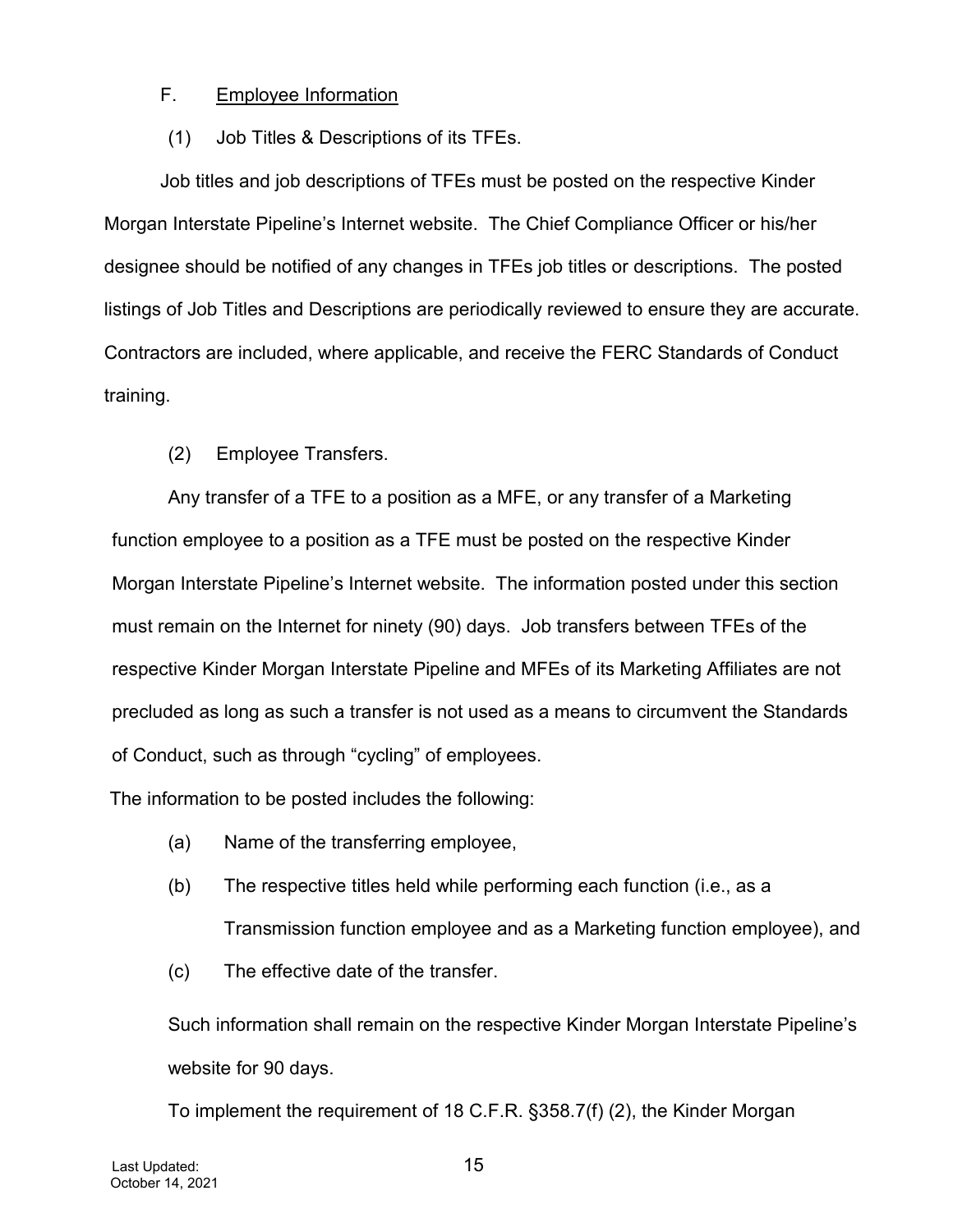Interstate Pipelines have adopted the following procedure.

(3) The respective Kinder Morgan Interstate Pipeline provides a briefing regarding the Standards of Conduct to any TFE transferred from the respective Kinder Morgan Interstate Pipeline to a position as a MFE or from a MFE of its Marketing Affiliates to a position as a TFE of the respective Kinder Morgan Interstate Pipeline. Briefing will be done by the CCO or his/her designee, in cooperation with Human Resources. In the briefing session, confidentiality issues regarding non-public transmission and transmission customer information will be discussed. The briefing will include training that the use of such non-public information in the employee's new function at the new position is strictly prohibited.

(4) Responsibilities of the TFE transferred to a position as a MFE of its Marketing Affiliates must not include working on transportation accounts of those customers previously handled at the respective Kinder Morgan Interstate Pipeline, until after a cooling-off period such that the customer information has lost its commercial value. Regardless of the types of contracts the employee worked on prior to the transfer, a transferred TFE may not work on any contract or transaction in which the employee could make use of non-public transportation information that the employee received while working for the respective Kinder Morgan Interstate Pipeline until after a cooling off period such that such information has lost its commercial value.

(5) Due to the volatile market conditions in the natural gas industry, the time period in which information loses its commercial value varies. Therefore, the determination of the loss of commercial value will be made on a case-by-case basis and is dependent, at least in part, on an evaluation of the following factors: (a) the type of position the Transmission function employee is leaving; (b) the type of position to which the Transmission function employee is transferring; (c) the type and duration of the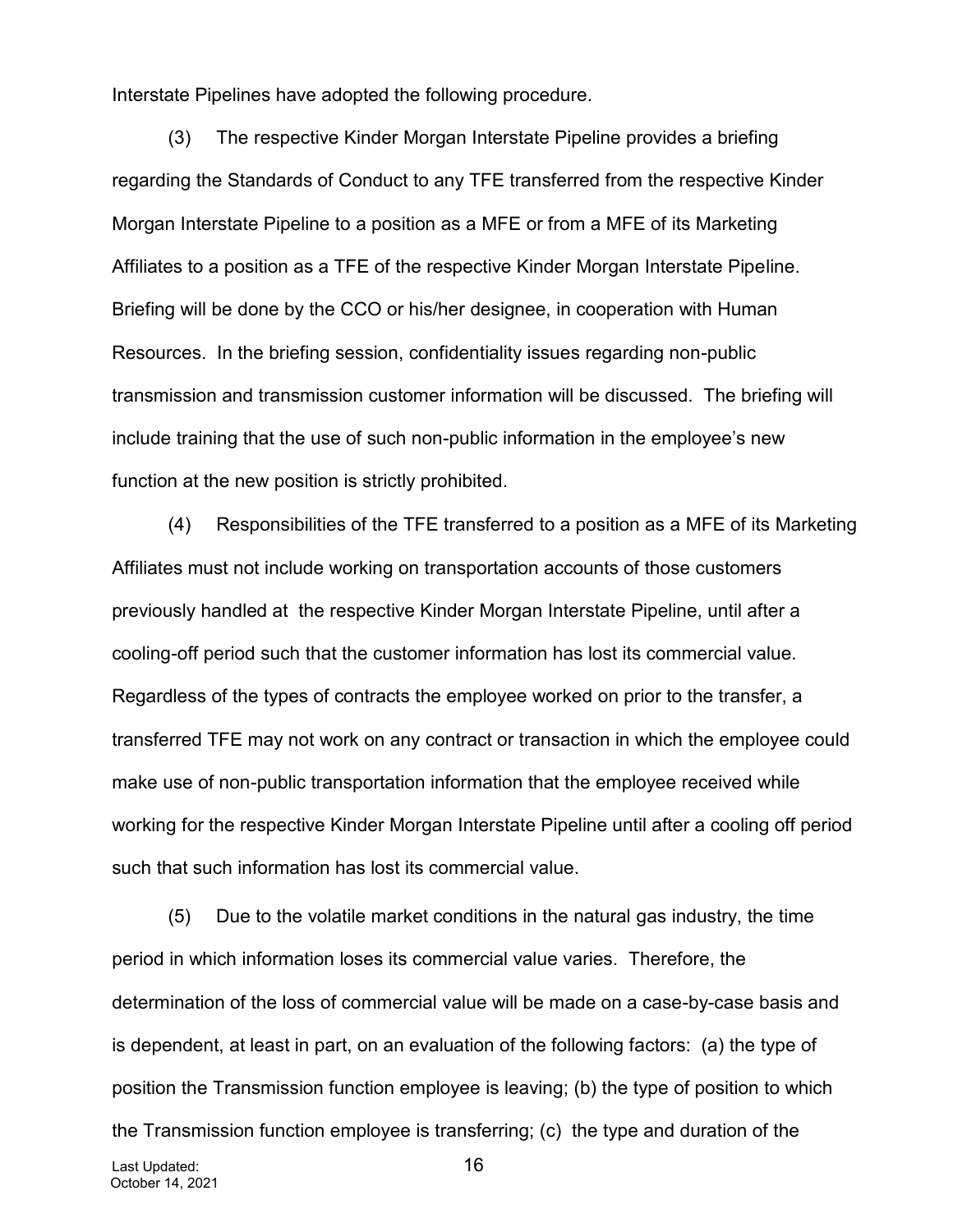contracts the Transmission function employee handled while at his or her former position; and (d) the nature and extent of non-public transmission information and transmission customer information the Transmission function employee had received.

(6) Based on this evaluation in paragraph (3), the Chief Compliance Officer or his/her designee will work with the supervisor of the transferring TFE to establish the appropriate cooling off period during which the employee will not be permitted to work on the accounts or contracts of the non-affiliated shippers he or she handled at the respective Kinder Morgan Interstate Pipeline or may not engage in certain other activities where he or she could make use of non-public transmission information and non-public transmission customer information.

(7) The Chief Compliance Officer or his/her designee will prepare a memo stating the "cooling off" period applicable to the transferring TFE, the activities affected and the reasons for the selection of the duration and scope of the "cooling off" period. The Human Resources area retains each "cooling off" memo as part of the employee's file for at least three years from the effective date of the employee's transfer.

(8) Access to computer and paper files containing non-public transmission and non- public transmission customer information will be immediately suspended and withdrawn if the employee transfers to a position as a MFE. The suspension and withdrawal will take place on the day the employee transfers. The transferring employee going to a marketing function position with a Marketing Affiliate of the respective Kinder Morgan Interstate Pipeline may not retain any files with non-public transmission information and transmission customer information.

(9) The Human Resources department is responsible for administering these procedures governing employee transfers and for complying with the posting requirements of 18 C.F.R. §385.7(f) (2), in consultation with the Chief Compliance Officer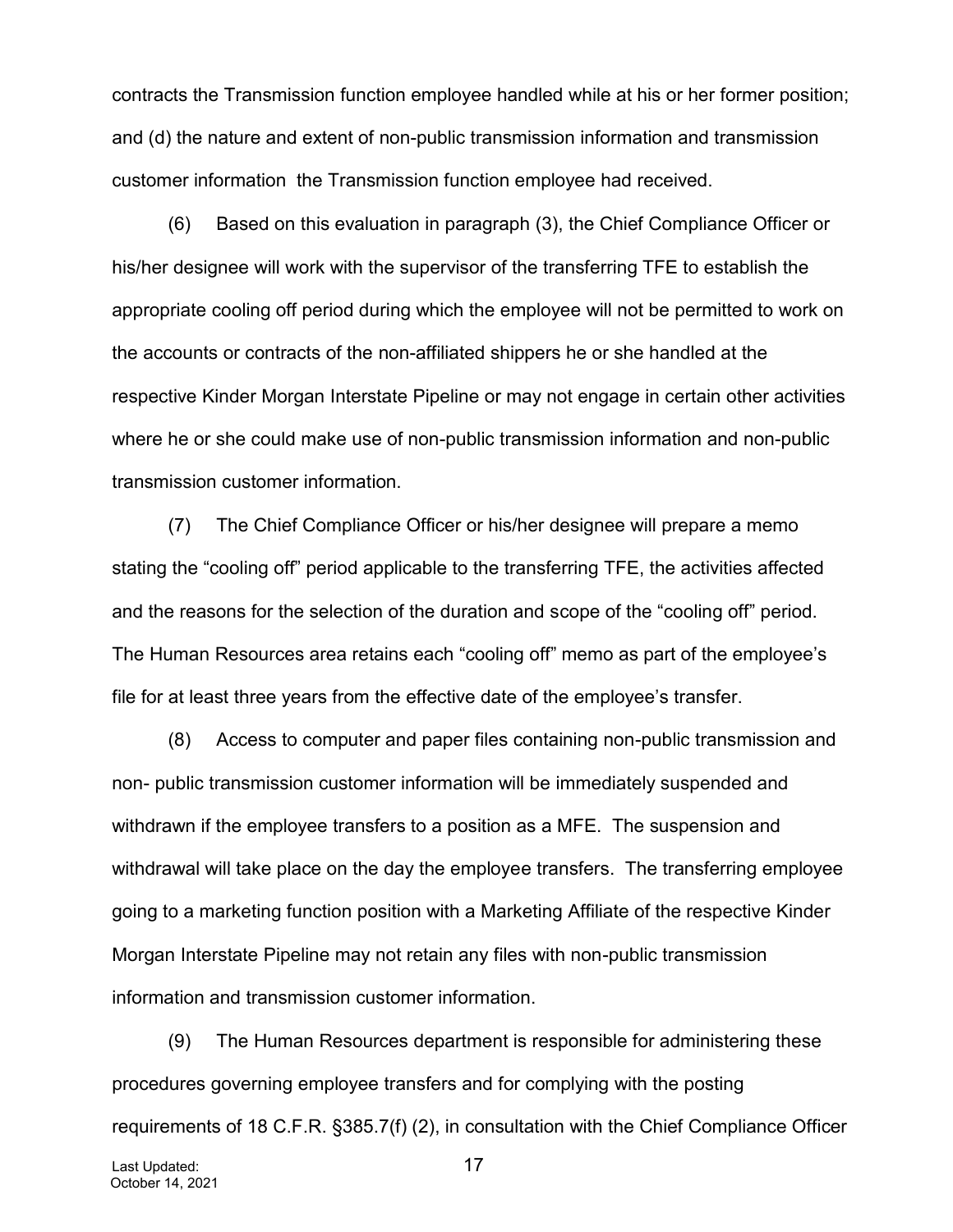or his/her designee.

#### G. Timing and General Requirements of Postings

The respective Kinder Morgan Interstate Pipeline will update the information required by Part 358, as set forth in this Section VII, on its internet web site within seven business days of any change, and post the date on which the information was updated. In the event of an emergency, such as an earthquake, flood, fire or hurricane, that severely disrupts a Kinder Morgan Interstate Pipeline's normal business operations, the posting requirements may be suspended by the respective Kinder Morgan Interstate Pipeline. If the disruption lasts longer than one month, the respective Kinder Morgan Interstate Pipeline shall notify the Commission and seek an exemption from the posting requirements.

All of these internet website postings comply with the applicable requirements of 18C.F.R. §284.12(a) and (b)(3)(v), including the requirement that all information displayed must be maintained and recoverable for a period of three (3) years, unless the applicable regulation provides for a longer maintenance period, e.g., five (5) years, and are sufficiently prominent to be readily accessible.

# H. Waivers

Notice of each waiver of a tariff provision that the respective Kinder Morgan Interstate Pipeline grants in favor of an affiliate, unless such waiver has been approved by the Commission, will be posted on the respective pipeline's website. The posting shall be made within one business day of the act of waiver. In addition, the respective Kinder Morgan Interstate Pipeline will maintain a log of the acts of waiver and make it available to the Commission upon request. This record must be kept for a period of five years from the date of each act of waiver.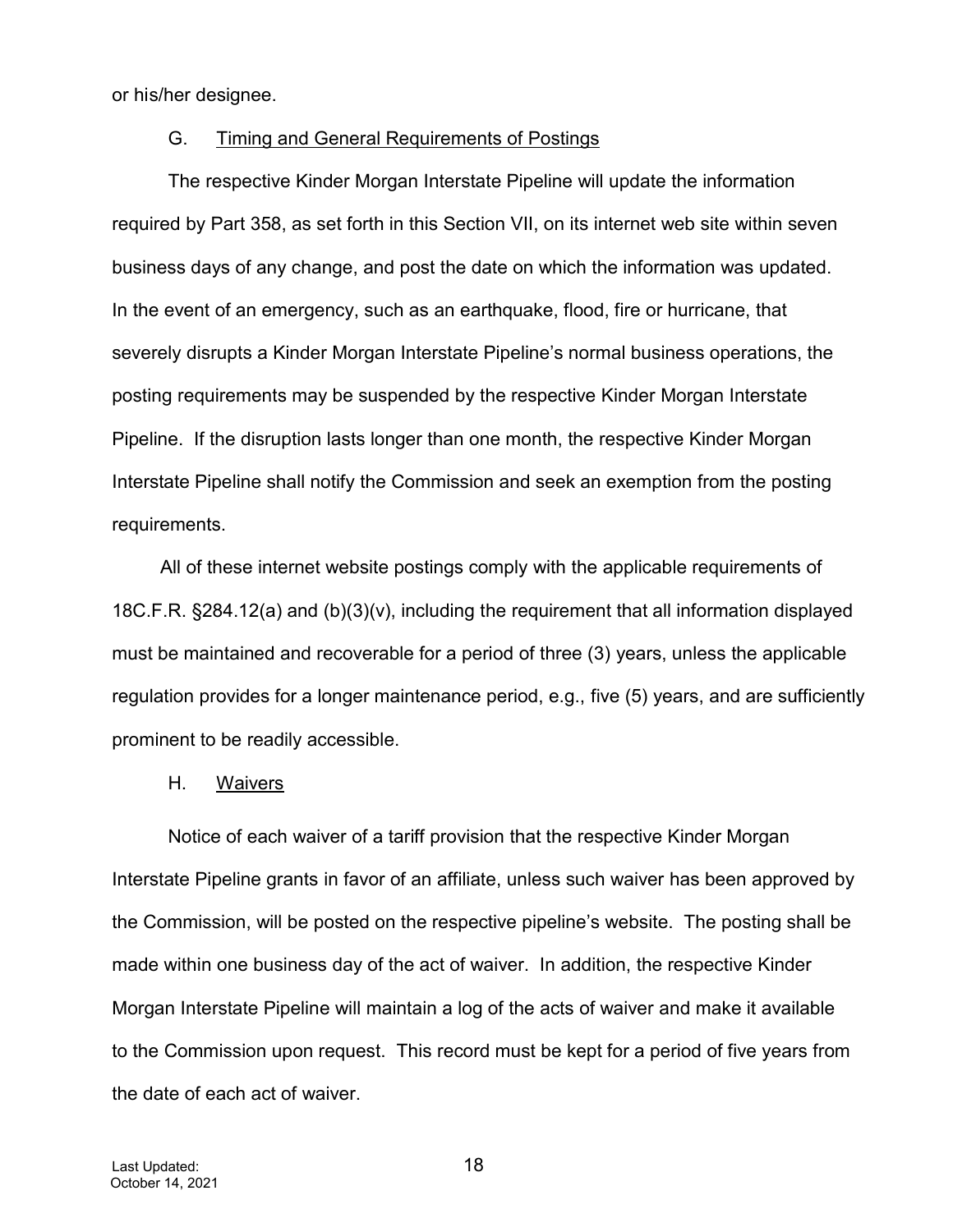#### **VIII. IMPLEMENTATION REQUIREMENTS - (358.8)**

#### A. Chief Compliance Officer

The name and contact information for the Chief Compliance Officer (CCO) for the Kinder Morgan Interstate Pipelines is posted on the internet website of each Kinder Morgan Interstate Pipeline. The CCO is responsible for supervising the following: the implementation of Standards of Conduct requirements; the monitoring of ongoing compliance; and the establishment, effectuation and maintenance of the training program described below. The CCO is also responsible for providing guidance and direction to, and for answering questions regarding the Standards of Conduct from, all areas of the company.

# B. Training

Kinder Morgan has an annual training program that requires Transmission Function Employees, Marketing Function Employees, officers, directors, supervisory employees and any other employees or contractors who are privy or likely to become privy to Transmission Function Information to receive training on, or demonstrate mastery of, the concepts and requirements contained in the Standards of Conduct. Mastery of the Standards of Conduct concepts and requirements may be demonstrated by taking a test on the Standards of Conduct and answering a high percentage of questions correctly. New employees and contractors who are privy or likely to become privy to Transmission Function Information must also receive training within the first 30 days of their employment. All employees and contractors required to take the Standards of Conduct training are also required to certify that they have been trained.

Such training is maintained through an intranet presentation which can be accessed by each employee through his or her computer or via paper training. The presentation includes an electronic certification available at the conclusion of the training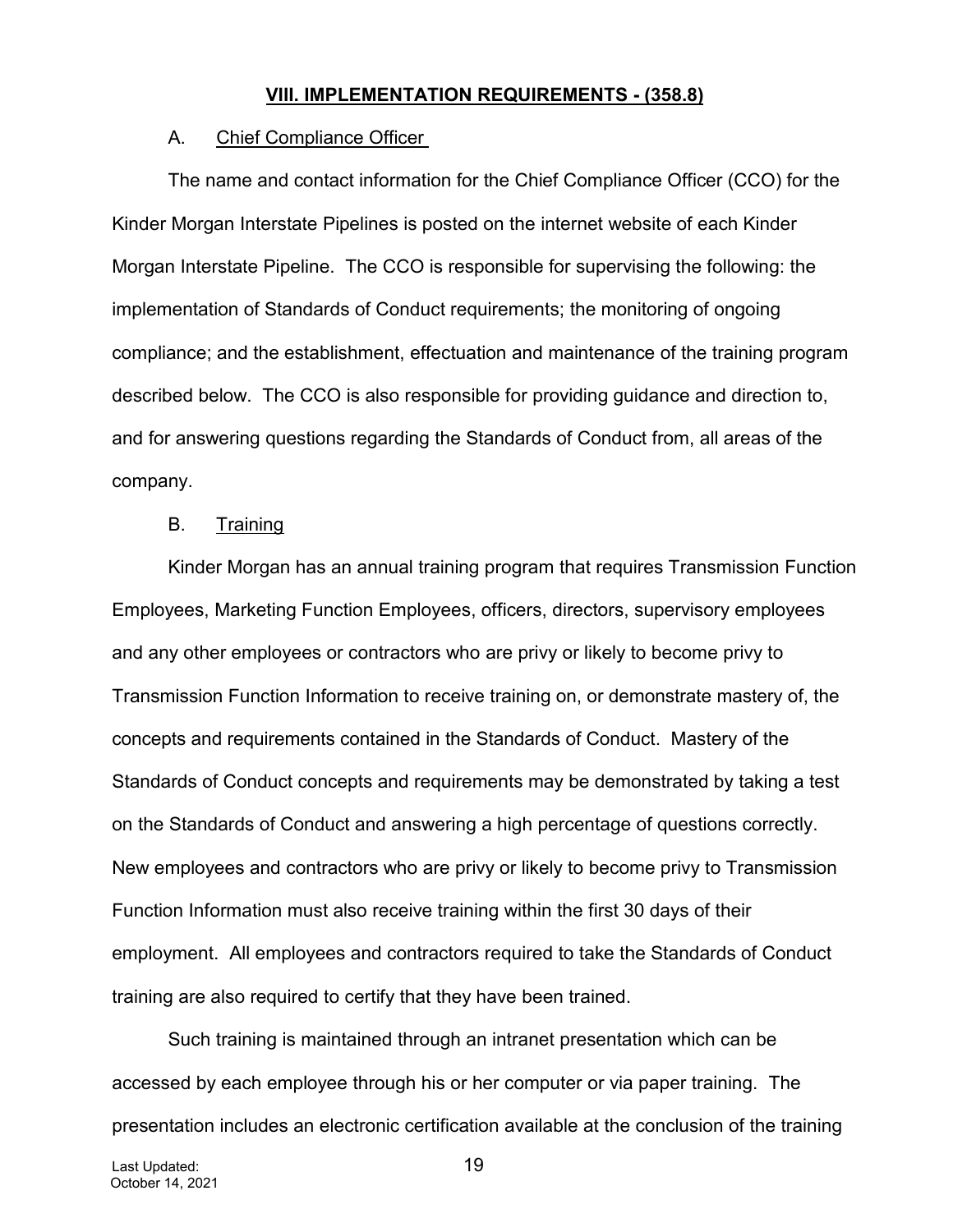session which the employee can execute, signifying that he or she has completed training. Supplements to this basic training will be provided via the intranet and/or e-mail, reflecting any significant updates. Additional training has already been provided to facilitate compliance with the new requirements under the Standards of Conduct. Further training will be provided, as needed. Any new employee required to receive such training will receive such training and provide certification of training, within thirty (30) days after commencing employment with the respective Kinder Morgan Interstate Pipeline.

In addition to posting these Compliance Procedures on the internet website for each Kinder Morgan Interstate Pipeline, these Implementation Procedures are distributed electronically to all individuals required to be trained. Any subsequent revisions to these procedures will be made available to employees electronically via the intranet.

Specifically, the Chief Compliance Officer arranges for these Implementation Procedures and the Standards of Conduct, and any changes in either, to be distributed via e-mail and/or the intranet to all employees who are provided training regarding the Standards of Conduct. See 18 C.F.R. §358.8(b) (2).

Completion of training by employees is monitored electronically. A record of the certifications from those employees receiving training is compiled and is available to the Chief Compliance Officer.

#### C. Books and Records

Last Updated: 20 October 14, 2021 Under Section 358.8(d), each Kinder Morgan Interstate Pipeline must maintain its books of accounts and records (as prescribed under 18 C.F.R. Parts 101, 125, 201 and 225) separately from those of its affiliates that retain marketing function employees (i.e., Marketing Affiliates) and these books and records must be available for Commission inspection. The respective Kinder Morgan Interstate Pipeline currently maintains its books and records separate from any of its Marketing Affiliates and will continue to